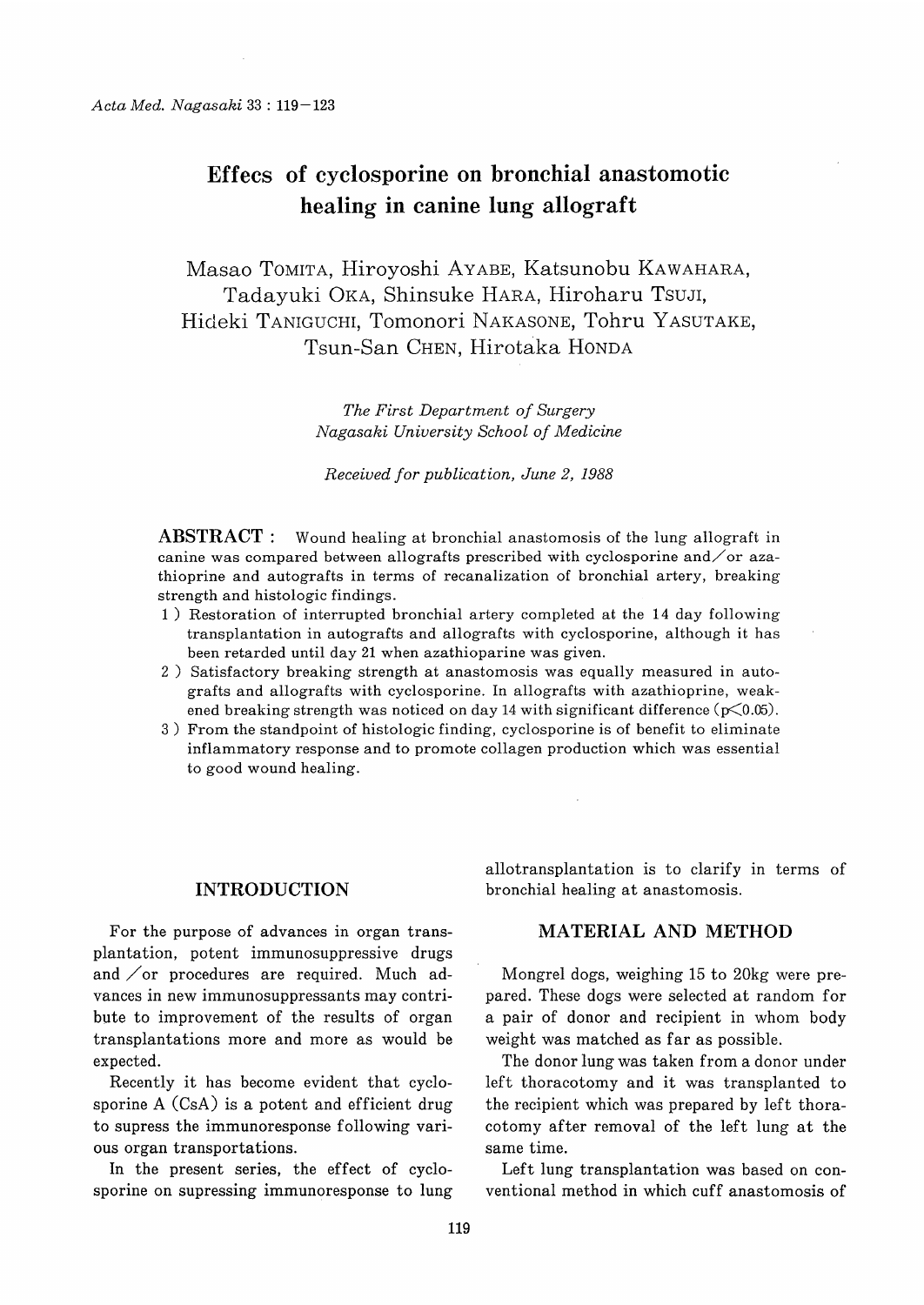the left atrial wall was used for anastomosis between the pulmonary veins.

The dogs eligible to this study were divided into three groups. Group 1 (G1) comprised 15 autotransplantations which was transplanted immediately after removal. Group 2 (G2) was 18 allotransplantations with azathioprine as an immunosuppressive drug and Group 3 (G3) was 18 allotransplantations with cyclosporine. In G2, azathioprine was given at a dosis of 4-5 mg/kg/day as an immunosuppressive drug. Meanwhile in G3, cyclosporine A was used at a dosis of  $20$ mg $\frac{\text{kg}}{\text{kg}}$ day.

The recanalization of bronchial artery was evaluated by the use of microangiogram as already reported  $4)$  and graded at the 7th, 14th and the 21 or 28th day after lung auto- and allotransplantations.

The tensile strength at bronchial anastomosis was also compared with each group by measurement of breaking-down point against pulling force to a 1cm bronchial strip specimen at anastomosis by using DSC 500 (SHIMAZU CO) as described  $5$ ) on day 7, 14, 21 and and 28 respectively following lung transplantation at sacrifice.

 Furthermore, the process of wound healing at bronchial anstomosis was histologically observed. Histologic inflammation was graded by inflammatory score as shown in Table 1.

|  | Table 1. Inflammatory response score |  |  |
|--|--------------------------------------|--|--|
|--|--------------------------------------|--|--|

 $\bar{E}_{\rm gas}$ 

| 1) inflammatory cell type<br>migration of neutrophiles | 3 |
|--------------------------------------------------------|---|
| neutrophiles, lymphocyte                               | 2 |
| lymphocyte                                             |   |
| 2) bleeding                                            |   |
| 3) edema                                               |   |
| 4) focal degeneration necrosis                         |   |
| 5) ulcer                                               |   |
| 6) proliferation of collagen fiber                     |   |
| slight                                                 | 3 |
| moderate                                               | 2 |
| marked                                                 |   |
|                                                        |   |

#### RESULT

The degree of the arterial recanalization that

we could assess on microangiogram was indicated in Fig. 1.





Fig. 1. The degree of recanalization of the bronchial artery at anastomosis on day 7, 14 and 21-28 following lung transplantation in each group.

In autograft, the arterial recanalization at least was starting on day seven and almost completed on day 14.

In the cyclosporine A-adminstered group(G3), the start of the arterial recanalization was somewhat delayed but on day 14 it was almost completed. On the contrary, in the azathioprineadministered group (G2), both begining and completion of arterial recanalization were apparently retarded. Breaking strength was compared in each group as shown in Fig. 2. In the autograft it was increasing with time but even in the allografts that cyclosporine A was given,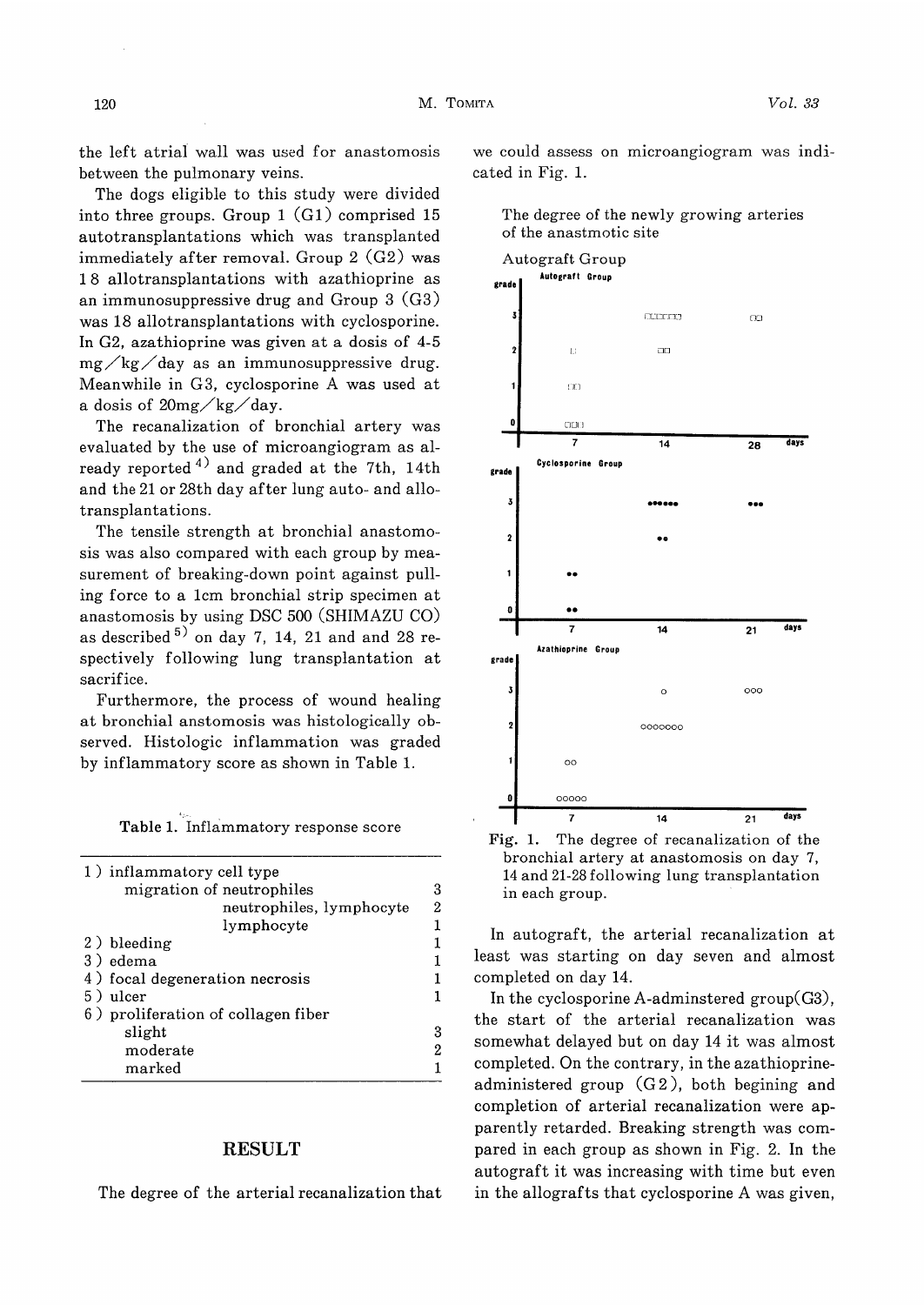Breaking Strength of a 1 cm bronchial strip



Fig. 2. Breaking strength using a 1cm bronchial strip specimen with time after lung transplantation in autografts and allografts prescribed azathioprine and cyclosporine.

it was increased with a similar fashion to that of the autograft. On the other hand, in the allografts with azathioprine as an immunosuppressive drug, bronchial wound healing in terms of obtaining breaking strength was mostly impaired on day seven with significant difference

 $(p<0.05)$ . However, it became increased to the same as the other groups 21 days later.

Histologic finding showed that inflammation at anastomosis was almost the same pattern between the autograft and the allograft with c yclosporine, although the allograft with azathioprine had demostrated pronounced inflammatory response as summarized. in Table 2. According to cell types, neutrophile and lymphocyte migration was remarkable finding. Production of collagen fiber was also pronounced in the autograft and the allograft with cyclosporine. In contrast, in case that azathioprine was used, collagen fiber histologically noted was scanty in, spite of exclusion of rejection response three weeks later following transplantation.

### DISCUSSION

Bronchial anastmosis trouble following lung transplantation is a major concern. It is a major concern. It is attributable to the direct or

|           | after transpl.   | 1W                        | 2W                 | 3W                          |
|-----------|------------------|---------------------------|--------------------|-----------------------------|
| Autograft | inflamm. score   | $9.1 \pm 1.5$             | $4.8 \pm 1.3$      | $3.0 \pm 0$                 |
|           | neutro           | 50                        | 7                  |                             |
|           | <i>Meut-Lym</i>  |                           | 30                 |                             |
|           | Lym              |                           | 70                 | 100                         |
|           | no cell          | 50                        |                    |                             |
|           |                  | S.<br>mod. mark           | S.<br>mod. mark    | S. mod. mark                |
|           | collagen         | 83.4 16.6<br>1            | 20<br>50<br>30     | 100<br>0<br>1               |
| Allograft | inflamm. score   | $8.8 \pm 0.8$             | $7.2 \pm 1.6$      | $4.0 \pm 1$                 |
| Aza       | neutro           | 87.5                      | 87.5               |                             |
|           | <b>%neut-Lym</b> | 13.5                      |                    |                             |
|           | Lym              |                           | 12.5               | 100                         |
|           | no cell          |                           |                    |                             |
|           |                  | S.<br>mod. mark           | S.<br>mod. mark    | S. mod. mark                |
|           | collagen         | 37.5 67.5<br>$\mathbf{0}$ | 12.5<br>50<br>37.5 | 100<br>$\Omega$<br>$\Omega$ |
| Allograft | inflamm. score   | $8.0 \pm 0$               | $5.1 \pm 1.2$      | $3.2 \pm 109$               |
| CyA       | neutro           | 100                       |                    |                             |
|           | %neut-Lym        |                           | 25                 |                             |
|           | Lym              |                           | 25                 | 50                          |
|           | no cell          |                           | 50                 | 50                          |
|           |                  | S.<br>mod. mark           | S.<br>mod. mark    | S. mod. mark                |
|           | collagen         | 100<br>0<br>0             | 37.5 37.5<br>25.0  | 50<br>50<br>0               |
|           |                  |                           |                    |                             |

Table 2. Histologic finding at bronchial anastomosis

inflamma. score : inflammatory score, S : slight mod.: moderate, mark : marked, neutro : neutrophile Lym : Lymphocyte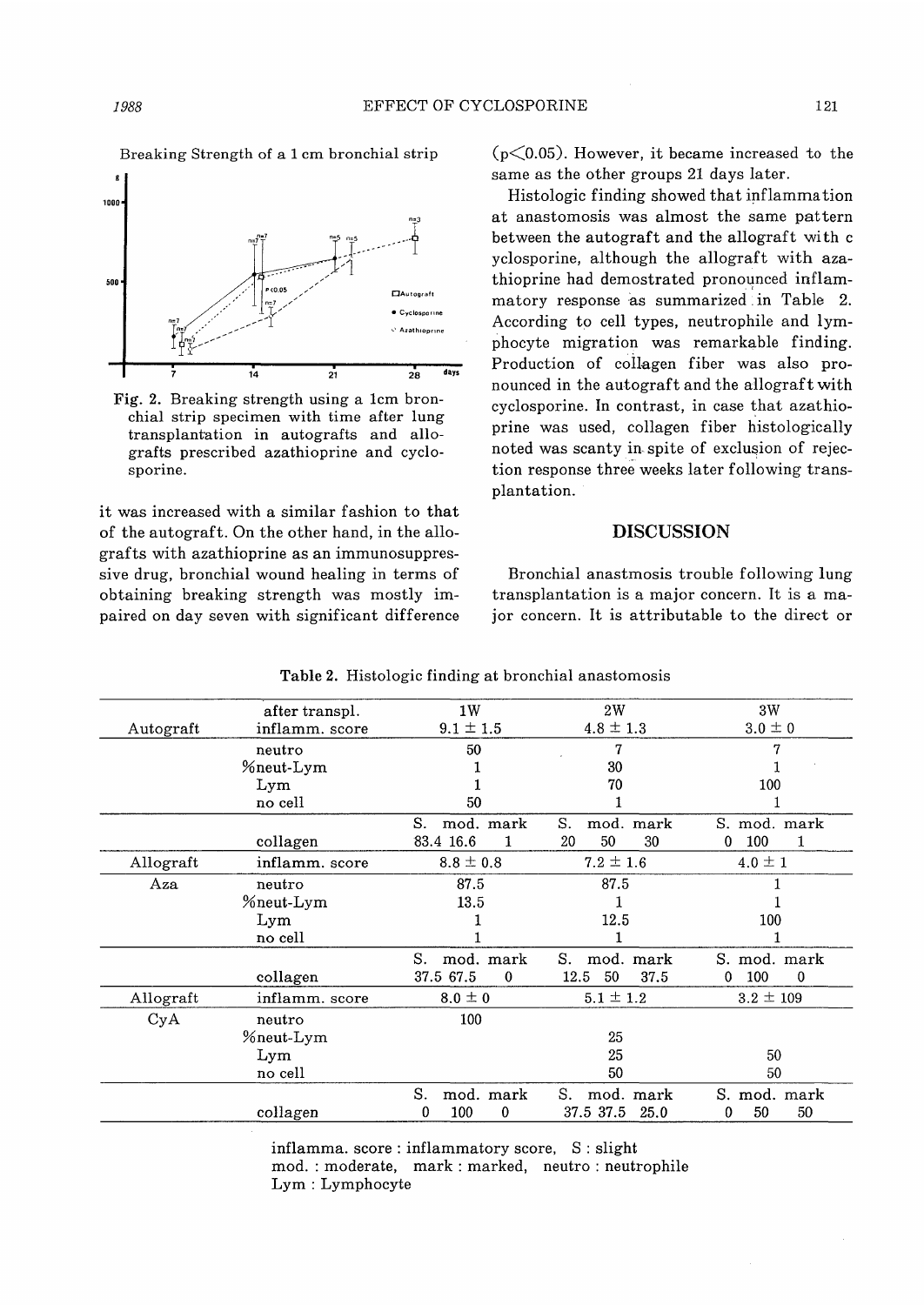indirect action of immunosuppressive drugs, poor blood supply to the anastomotic site, clumsy surgical technique and rejection response as cited by  $V_{\text{EITH}}$ <sup>6)</sup>.

It was apparently recognized that wound healing at bronchial anastomosis in lung allografts had been impaired as compared with that in autografts with respect to development of recannalization of the bronchial artery and acquirement of tensile strength at anastomosis. GOLEBERG reported that cyclosporine causes promotion of wound healing at bronchial anastomosis in contrast with azathioprine. In the present study, the development of dense bronchial recanalization was not delayed by giving cyclospporine and also weakened breaking strength at anastomosis was not observed. On the contrary, in the group of giving azathioprine, the start and completion of development of bronchial recanalization delayed until on day 2 1. Furthermore, breaking strength at bronchial anastomosis in the allograft with azathioprine was much less rather than that with cyclosporine during a period of day seven to 21. It is a reflection of delayed and impaired wound healing induced by azathioprine at bronchial anastomosis as reported by GOLEBERG<sup>7)</sup>.

Needless to say, good blood perfusion at bronchial anastomosis is required for expecting good wound healing. At bronchial anastomosis, it is noted that regeneration of interrupted bronchial artery starts on day 12 and it completes on day 14 to 21 following bronchial anastomosis  $8^{\circ}$ ). Meanwhile, PEASON  $9^{\circ}$  reported that bronchial recanalization has been achieved at the third or fourth week after canine lung transplantation. It follows that interruption of the bronchial artery is inevitable with bronchial anastomosis and it leads to poor blood supply at anastomosis.

Until restoring recanalization of the bronchial artery, azathioprine used for immunosuppression tends to impair the wound healing at bronchial anastomosis due partly to a delay in regeneration of the bronchial artery. In general, it is believed that cyclosporine A promotes wound healing in the bronchial anastomotic  $site<sup>5</sup>$ . The reasons are that cyclosporine causes activation of the macrophage  $10$ ), promotes phagocytic activity of the monocyte<sup>11)</sup> and increases monocyte population 12).

On the other hand, azathioprine impairs wound healing process, in particular, it takes at least 21 days to approach the normal level.

In the lung allograft wound healing was much more retarded than that in the autograft.

However, use of cyclosporine for the lung allograft results in favorable wound healing as seen in the autograft although azathioprine apparently prevent it until day 21 following lung transplantation.

 In conclusion, cyclosporine facilitates wound healing at bronchial anastomosis enough to prevent bronchial complications in the lung allograft as well as in the autograft. It is a main cause that outcome of lung allotransplantation is improving.

According to histologic finding, cyclosporine is of use to eliminate inflammatory response at anastomosis during a period from the second to third week after transplantation as compared with azathioprine. At least with respect to histologic healing at anastomosis the same healing process as the autograft was observed in the allograft that cyclosporine was prescribed.

NEMLANDER and AHONEN<sup>13</sup> reported that cyclosporine does not impaire collagen production and neovascularity which is essential to good wound healing.

It is well known that activated macrophage and monocyte and in proliferation of fibroblast in the wound healing process and cyclosporine plays a key role in making macrophage and monocyte active  $^{13}$ . PINSKER  $^{14}$ ) also noted that the bronchial anastomotic site had become adematous but never brought about anastomosis insufficiency or peribronchial abscess in help of cyclosporine at rejection.

In this present study, it was confirmed that the use of cyclosporine was effective not only to suppress the immunoresponse but also to allow satisfactory wound healing at bronchial anastomosis.

#### REFERENCE

1) MORRIS PJ, FRENCH ME, DUNNILL MS et al.: A controlled trial of cyclosporine in renal transplantation with conversion to azathioprine